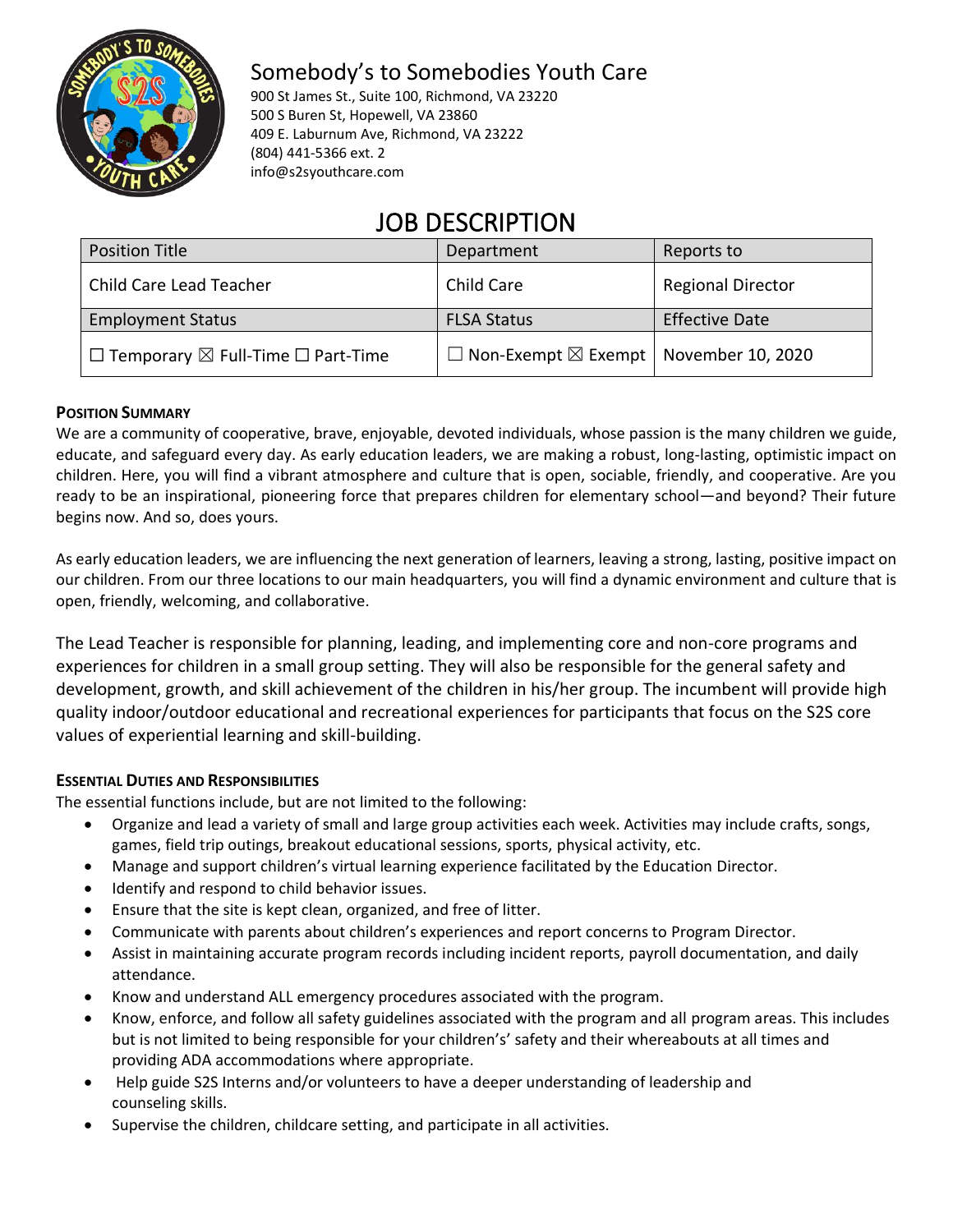

# Somebody's to Somebodies Youth Care

900 St James St., Suite 100, Richmond, VA 23220 500 S Buren St, Hopewell, VA 23860 409 E. Laburnum Ave, Richmond, VA 23222 (804) 441-5366 ext. 2 info@s2syouthcare.com

- Nurture children through purposeful programming dedicated to building achievement and belonging in youth and their relationships within families.
- Make ongoing, systematic observations and guidance for each child.
- Provide pick up and drop off transportation services as needed in company vehicle.

### **MINIMUM QUALIFICATIONS (KNOWLEDGE, SKILLS, AND ABILITIES)**

Considerable knowledge of office operations and procedures; business English and mathematics and office equipment to include manual and automated filing systems. Working knowledge of school transportation programs and regulations, including confidentiality. Working skill in the use of a personal computer, utilizing word processing, spreadsheet and database software and the school division's student data base. Demonstrated ability to compose correspondence, assemble data and prepare reports and to communicate effectively both orally and in writing with all levels of personnel, students, and the public. Education, training, or experience sufficient to demonstrate the required knowledge, skills, and abilities.

### **Bring with you:**

- Relevant work experience; punctuality
- Self-starting, positive attitude; fast-paced environment experience
- A willingness to go above and beyond when necessary
- Ability to multi-task and a high attention to detail
- High level of organization is a must
- Event planning experience a plus
- Extensive MS Office experience (Word, Outlook, Teams, PPT)
- Smartsheet, Survey Monkey, other data collecting and analyzing software a plus

### **Requirements:**

- Must be at least 21 years of age
- Education or experience in camp, youth programs, recreation, working with children, or in a related field
- Ability to lead, plan, organize and implement program activities
- Ability to work as a member of a team and the ability to accomplish tasks with little direct supervision
- Strong organizational and communication skills
- 3-5 years of experience working with youth
- Experience with diverse populations. Ability to develop positive, authentic relationships with people of all ages from different backgrounds.
- Must pass a background check.
- Valid driver's license and ability to operate a 15-passenger.
- Technologically savvy.
- Detail-oriented and effective at multitasking.
- Organized and able to conduct oneself in accordance with employee manual.
- Must have a team mentality, flexibility, and willingness to learn.
- Must meet state requirements for education and additional center/school requirements may apply.
- CPR/First Aid
- Must complete 10-hour VDSS Preservice Training